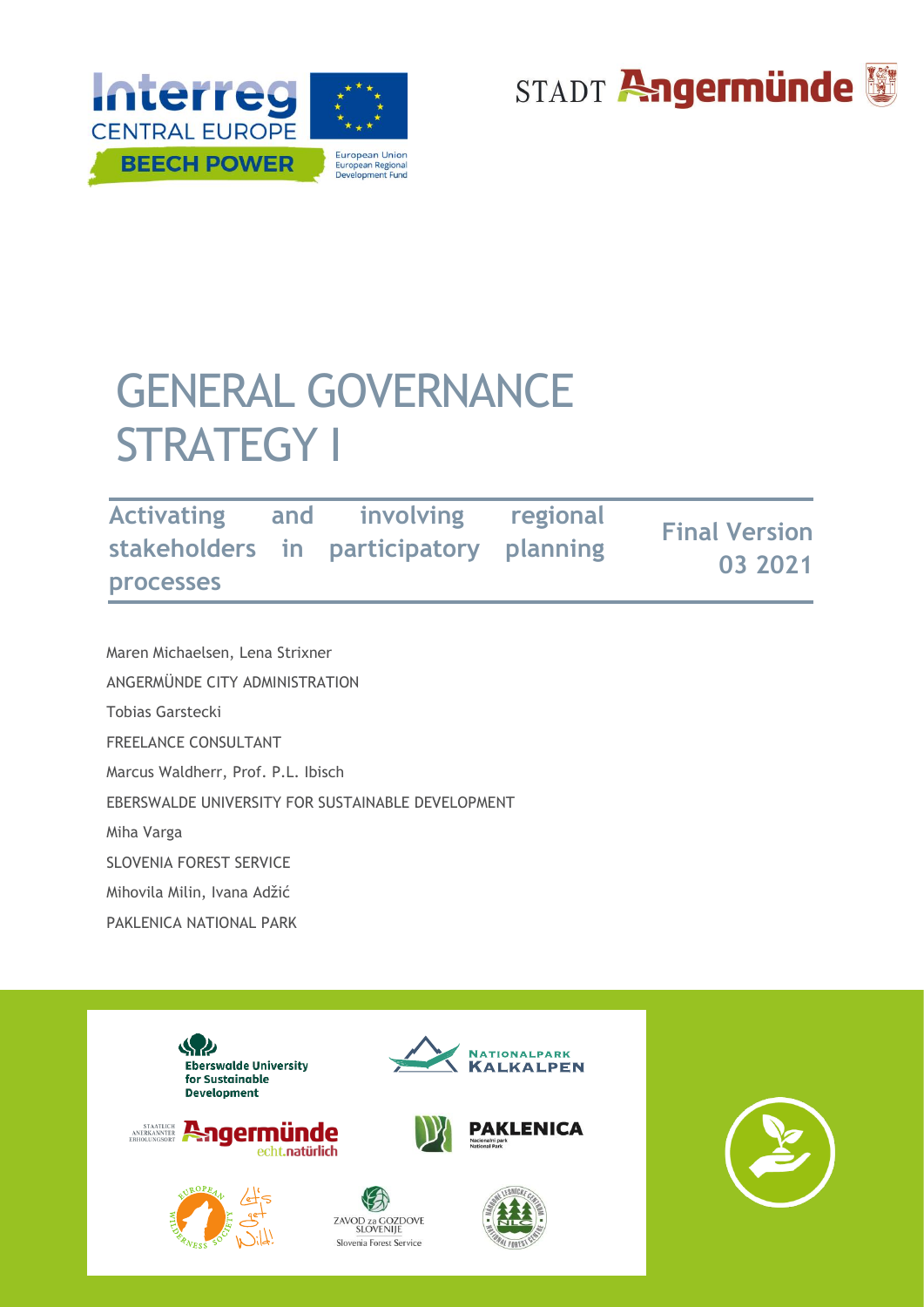



## **Content**

| 2.1. Requirements for effective participatory planning in World Heritage sites 4     |
|--------------------------------------------------------------------------------------|
| 2.2. Existing mechanisms and procedures for participatory planning processes 4       |
|                                                                                      |
|                                                                                      |
|                                                                                      |
| 4. Strategic actions to activate and involve regional stakeholders 7                 |
|                                                                                      |
|                                                                                      |
|                                                                                      |
|                                                                                      |
|                                                                                      |
|                                                                                      |
|                                                                                      |
|                                                                                      |
|                                                                                      |
| 6.1. Annex 1: Common stakeholders at and around the component areas of the series 12 |
|                                                                                      |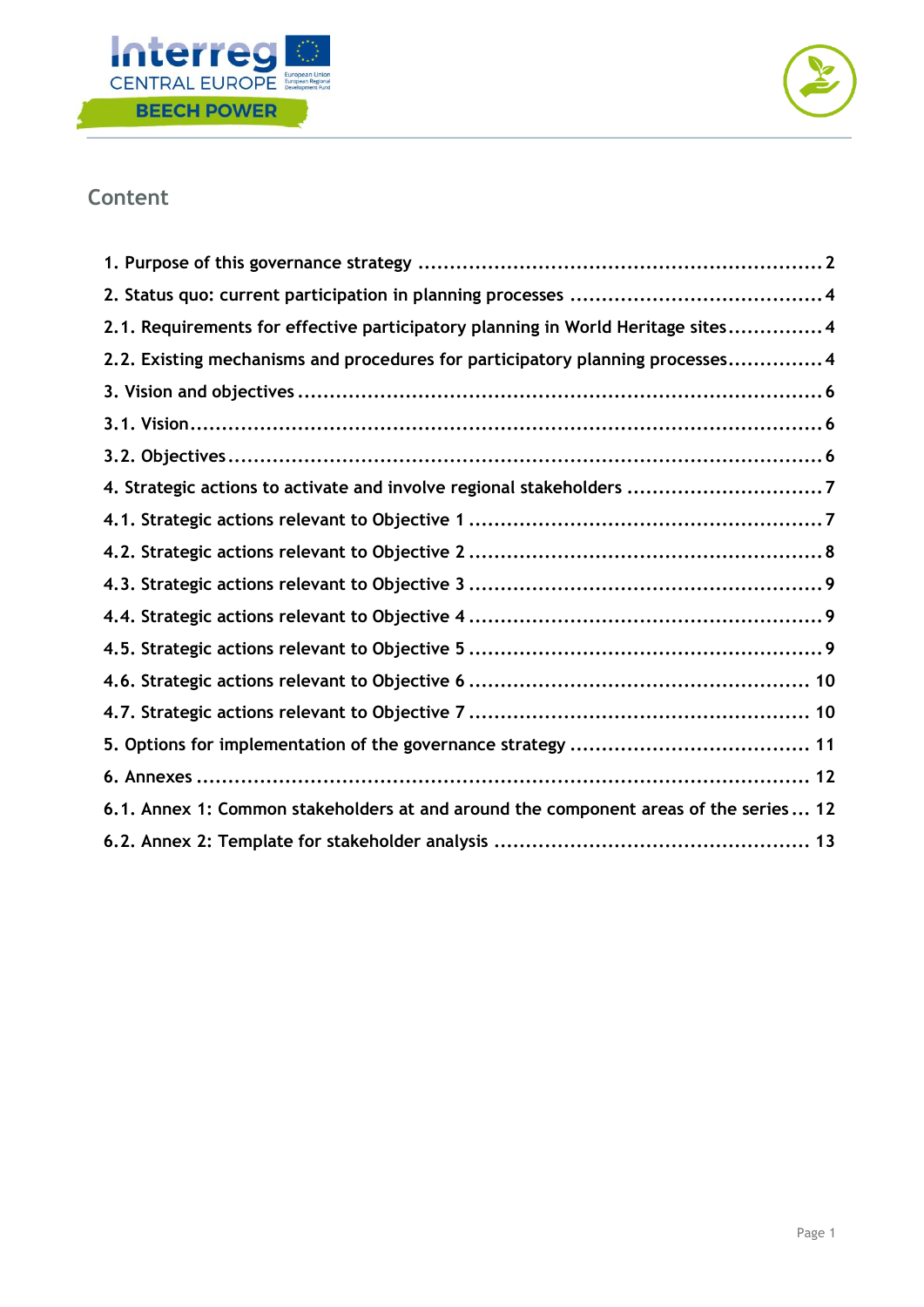



## <span id="page-2-0"></span>**1. Purpose of this governance strategy**

The purpose of this strategy is to support public authorities (here: responsible PA management entities and responsible federal/regional/national authorities, including relevant communities) in their efforts to ensure the **good governance** of the component parts of the UNESCO World Heritage series "Ancient and Primeval Beech Forests of the Carpathians and Other Regions of Europe" (Beech Forests) for which they are responsible, by activating and involving relevant stakeholders in participatory planning and (other) management processes.

Good governance is a way of making and implementing decisions, which ensures that present and future needs of Society – in this case with regard to the component parts of the series – are met, by fulfilling the following criteria<sup>1</sup> (Figure 1):

- **Participation:** All stakeholders need to have the opportunity to participate in decision-making processes of management authorities in an adequate way, preferably directly or through legitimate intermediary institutions.
- **Consensus orientation:** Conflicts of interest are mediated in such a way that stakeholders develop and decide on proposals with the aim – or requirement – of acceptance by all.
- **Accountability:** Management authorities must be accountable to the public and particularly to those directly affected by their decisions.
- **Transparency:** Decisions on the management of the component parts of the Beech Forests need to be taken based on clearly stated rules and regulations. Information about the decisions themselves and the underlying rules and regulations must be freely available and communicated to stakeholders.
- **Responsiveness:** Decisions have to respond to the legitimate needs of all stakeholders, within a reasonable timeframe.
- **Effectiveness and efficiency:** The decisions of management authorities need to lead to the required management results by making the most efficient use of available resources.
- **Equitability and inclusiveness:** Decisions need to be taken in such a way that the costs of the resulting management are fairly distributed among stakeholders. No stakeholders shall be excluded from the decision-making process or the resulting balancing of costs and benefits.
- **Rule of law:** All applicable legal frameworks need to be adequately implemented. They also need to be improved where necessary.

<sup>1</sup> <https://www.unescap.org/sites/default/d8files/knowledge-products/good-governance.pdf>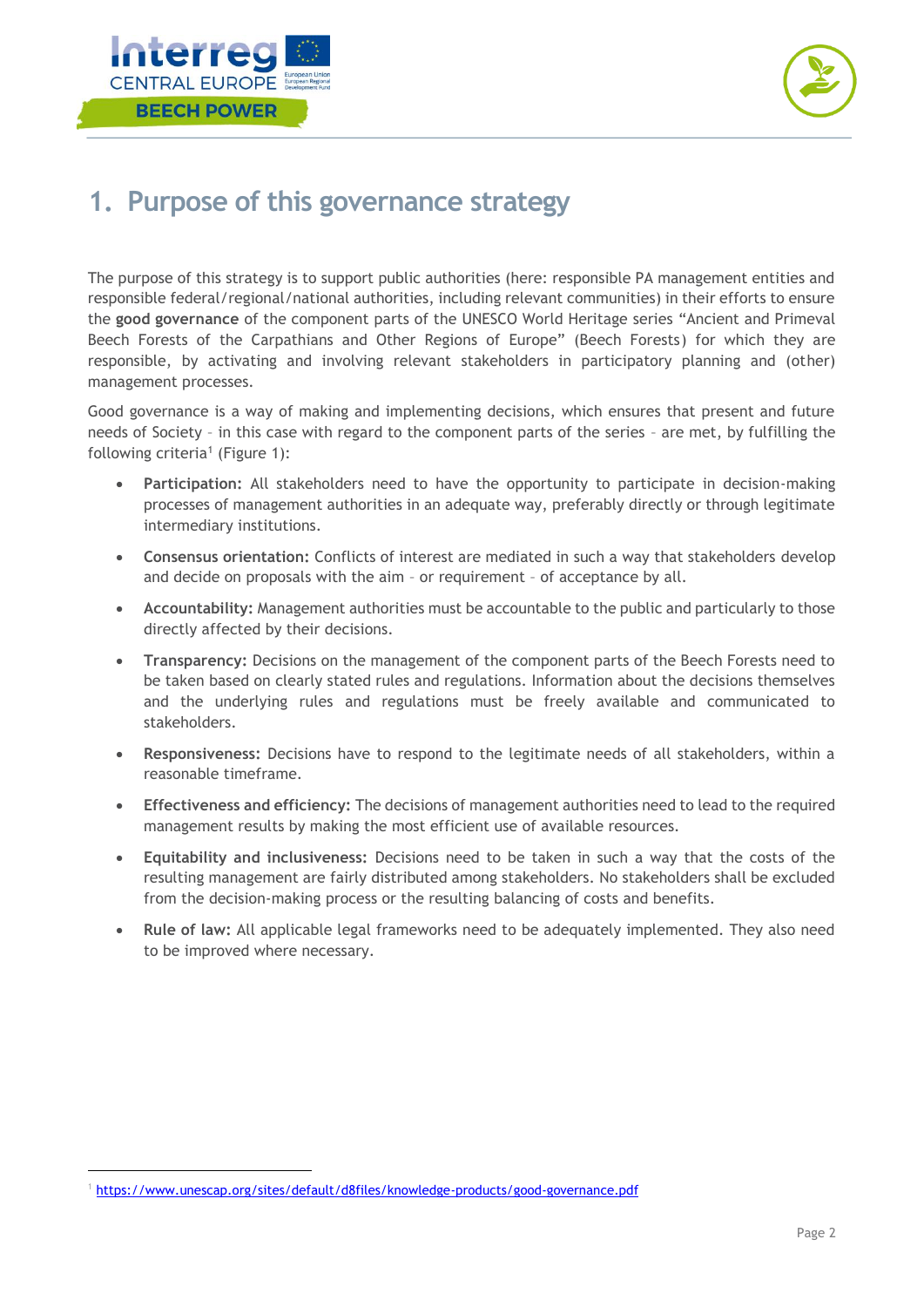





**Figure 1.** Good governance criteria as relevant to stakeholder participation in the component parts of the Beech Forests.

Stakeholder participation is generally identified as one of the criteria of good governance. At the same time, it is a cross-cutting requirement because effective stakeholder participation is only possible if *all* good governance criteria are met. This strategy is therefore based on the assumption that all criteria are equally relevant for effective stakeholder participation in the governance of the component parts of the Beech Forests.

This strategy shall help the regional public authorities responsible for the management of the individual component parts to achieve more effective stakeholder participation. It does not address the integrated decision-making at the level of the entire series.

The strategy's particular focus is on the *planning* of management because this is when the main decisions in need of strong stakeholder participation are taken. At the same time, the need for participation and the principles of good governance also apply to the other stages of the adaptive management cycle of these component parts<sup>2</sup>.

The time horizon of the strategy is ten years.

<sup>2</sup> Cf. [https://portals.iucn.org/library/sites/library/files/documents/PAG-010.pdf,](https://portals.iucn.org/library/sites/library/files/documents/PAG-010.pdf) pp. 23 ff., [https://conservationstandards.org/wp-content/uploads/sites/3/2020/12/CMP-Open-Standards-for-the-Practice-of-](https://conservationstandards.org/wp-content/uploads/sites/3/2020/12/CMP-Open-Standards-for-the-Practice-of-Conservation-v4.0-English.pdf)[Conservation-v4.0-English.pdf](https://conservationstandards.org/wp-content/uploads/sites/3/2020/12/CMP-Open-Standards-for-the-Practice-of-Conservation-v4.0-English.pdf)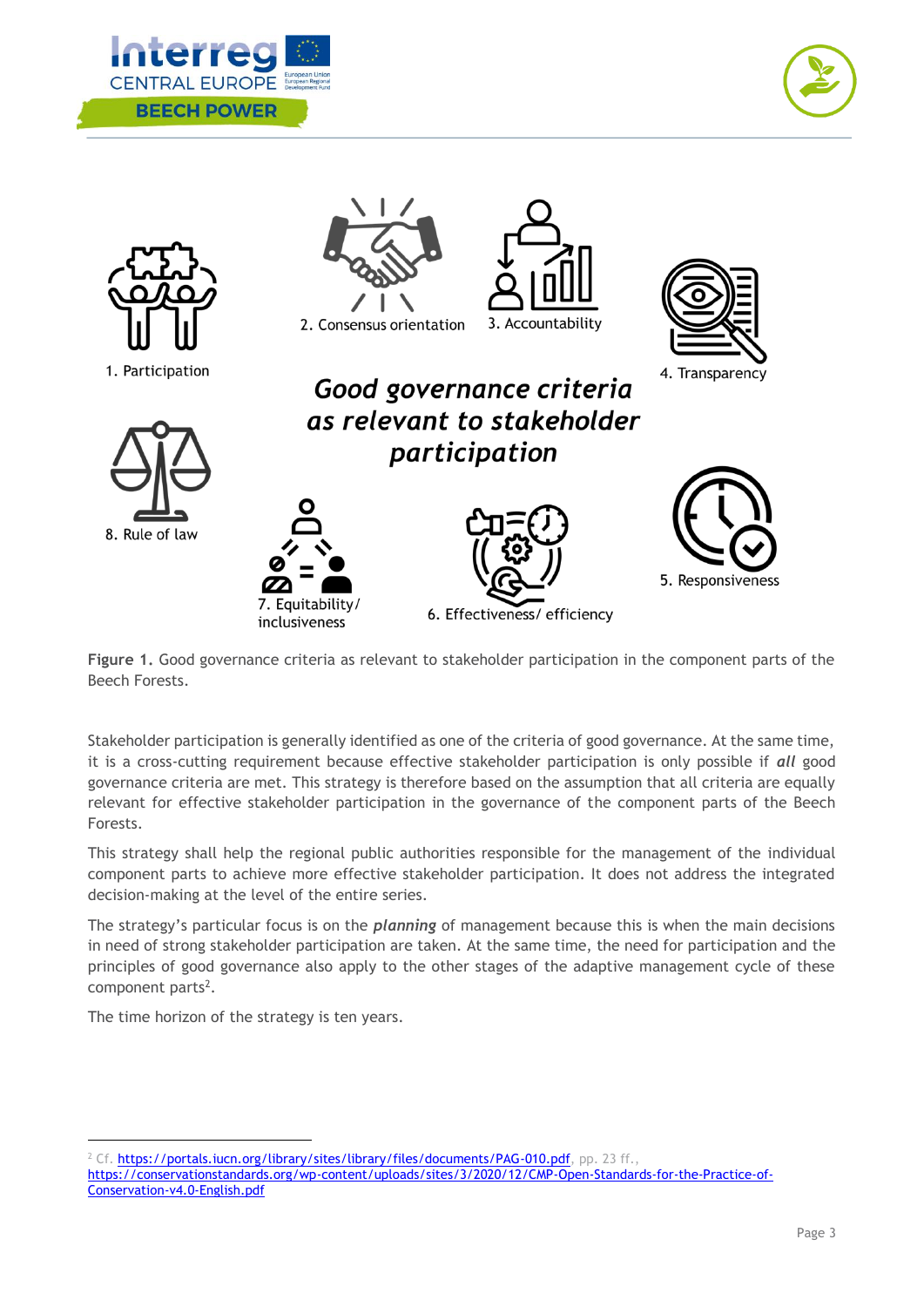



## <span id="page-4-0"></span>**2. Status quo: current participation in planning processes**

### <span id="page-4-1"></span>**2.1. Requirements for effective participatory planning in World Heritage sites**

General requirements for the good governance and particularly for the effective participatory planning of natural World Heritage (WH) sites and their component parts can be derived from the following principal sources:

- The World Heritage Convention (WHC): Refer to §§ 5, 27.
- The Operational Guidelines for the Implementation of the World Heritage Convention (WHC OG): Refer particularly to §§ 12, 39, 40, 111, 117, 119, 123.
- Based on this, the World Heritage Committee has developed a more detailed policy framework for local stakeholder participation in planning and management of World Heritage sites. The relevant decisions are summarized in Section 6 of the World Heritage Policy Compendium<sup>3</sup>.
- Beyond this, UNESCO and the statutory advisory bodies to the World Heritage Convention have compiled further practical guidance on the participation of local people in the governance and management of natural World Heritage sites<sup>4</sup>.

Within the framework as described above, the integrated management system for the WH Beech Forests sets out further specific requirements for good governance and specifically stakeholder participation in the component parts of this series:

- The Integrated Management System of the WH Beech Forests is described in its nomination dossier<sup>5</sup>. For the level of individual component parts, it defines Integrated Management Panels (IMPs) as the main mechanism to achieve a balanced representation of the interests of all stakeholders willing to participate in the management of their component parts in line with the general objectives of the series. Stakeholder participation is particularly envisaged for issues relevant to local or regional development, such as forestry, ecotourism, label development or marketing.
- Decision 42COM 7B.71 of the World Heritage Committee (2018) reiterates the request to the management authorities of the component parts of the Beech Forests to hold consultations with relevant stakeholders through a participatory process, preceding key decisions on boundary changes (and presumably, by extension, on other relevant management issues)<sup>6</sup>;

### <span id="page-4-2"></span>**2.2. Existing mechanisms and procedures for participatory planning processes**

This strategy focuses primarily on the direct management of the individual component parts of the Beech Forests and the planning processes and implementation arrangements underpinning them, not at the

<sup>&</sup>lt;sup>3</sup> [https://whc.unesco.org/en/compendium/?action=theme&id\\_theme=6](https://whc.unesco.org/en/compendium/?action=theme&id_theme=6)

<sup>4</sup> <https://whc.unesco.org/en/managing-natural-world-heritage/>

<sup>5</sup> [https://e-c-o.at/files/publications/downloads/Dossier\\_Beech\\_Forest.pdf](https://e-c-o.at/files/publications/downloads/Dossier_Beech_Forest.pdf)

<sup>6</sup> <https://whc.unesco.org/en/decisions/7300/>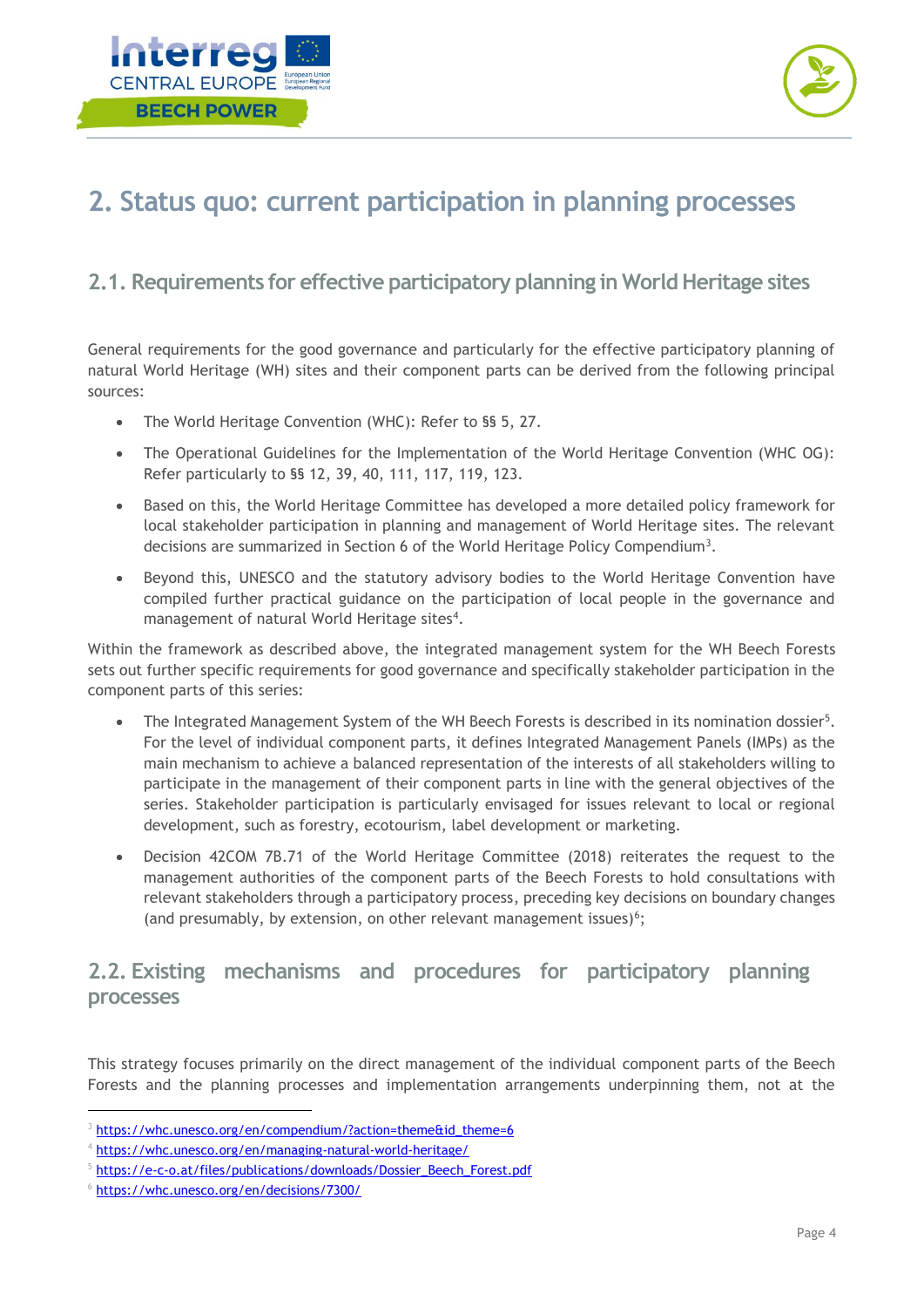



coordination mechanisms for the management of the entire series as set out in its Integrated Management System. This includes planning processes that are more broadly aimed at sustainable regional development and consider the component parts as part of their respective planning contexts.

The specific approaches and mechanisms for stakeholder participation in the management of the component parts of the series, and particularly in the process of management planning, depend on the national and regional context and hence differ between individual component parts. Within the framework of the Interreg-Project BEECH POWER, five component parts from Croatia, Slovenia and Germany were exemplarily analysed with regard to stakeholder involvement and participation:

- The **Grumsin** component part (Germany) has a project advisory board which meets regularly. There is also a yearly dialogue event for exchange with local stakeholders and three working groups for specific stakeholder segments. Other participatory processes are conducted if requested or required as in the case of the development of a framework for action for sustainable tourism development<sup>7</sup>. For additional and more constant stakeholder involvement, a regional strategy for this area was developed by the BEECH POWER project as the result of a participation process including two workshops with relevant stakeholders. This regional strategy includes information and participation of citizens to enhance ownership of and support to the World Heritage component area, the contribution of regional stakeholders to enhanced visitor experience, management and guiding, and cooperation between municipalities and the administration of the Biosphere Reserve (the management authority of the Grumsin) among its thematic work packages<sup>8</sup>. Additionally, a communication and marketing strategy was developed by the BEECH POWER project based on the results of a social survey, which was conducted with local residents of the surrounding communities. This strategy contains further measures to promote the involvement of and cooperation between stakeholders.
- In **Snežnik** and **Krokar** (Slovenia), the BEECH POWER project has initiated the establishment of sound stakeholder participation mechanisms, which are also included in the regional strategy for this component part<sup>9</sup>. These include strategies for informing local communities on the importance of World Heritage, promoting sustainable regional development for the benefits of stakeholders, stakeholder involvement to enhance visitor experience as well as guidance in the area, and communication/knowledge transfer. A current obstacle to broad stakeholder participation at this component part is the lack of an official area manager. The de-facto area manager – the Slovenia Forest Service – does not have the full mandate and necessary capacity to convene stakeholders and achieve all requirements of good governance and stakeholder participation. This will improve when the new Decree on natural Reserves will be finalised and agreed and an official manager is appointed and capacities have been developed.
- In the component parts Suva draga-Klimenta and Oglavinovac-Javornic (Croatia), the management authority **Public Institution Paklenica National Park** (Croatia) achieves successful cooperation with the local community and regional stakeholders in almost all segments of management. Many stakeholders are involved in consultative drafting procedures, and some in the implementation of documents, plans and programmes of the management authority. The National Park cooperates with local communities (Municipality of Starigrad), actors in tourism (Tourist Board Starigrad, Zadar

[https://www.tourismusnetzwerk-](https://www.tourismusnetzwerk-brandenburg.de/fileadmin/user_upload/Bilder_Dokumente/Clustermanagement/Studien___Publikationen/Strategien_und_Planungen/Aktionsrahmen_Tourismus_BRSC_201214.pdf)

[brandenburg.de/fileadmin/user\\_upload/Bilder\\_Dokumente/Clustermanagement/Studien\\_\\_\\_Publikationen/Strategien\\_und\\_Pl](https://www.tourismusnetzwerk-brandenburg.de/fileadmin/user_upload/Bilder_Dokumente/Clustermanagement/Studien___Publikationen/Strategien_und_Planungen/Aktionsrahmen_Tourismus_BRSC_201214.pdf) [anungen/Aktionsrahmen\\_Tourismus\\_BRSC\\_201214.pdf](https://www.tourismusnetzwerk-brandenburg.de/fileadmin/user_upload/Bilder_Dokumente/Clustermanagement/Studien___Publikationen/Strategien_und_Planungen/Aktionsrahmen_Tourismus_BRSC_201214.pdf)

<sup>8</sup> Strixner et al. (2021)

<sup>9</sup> Varga et al. (2021)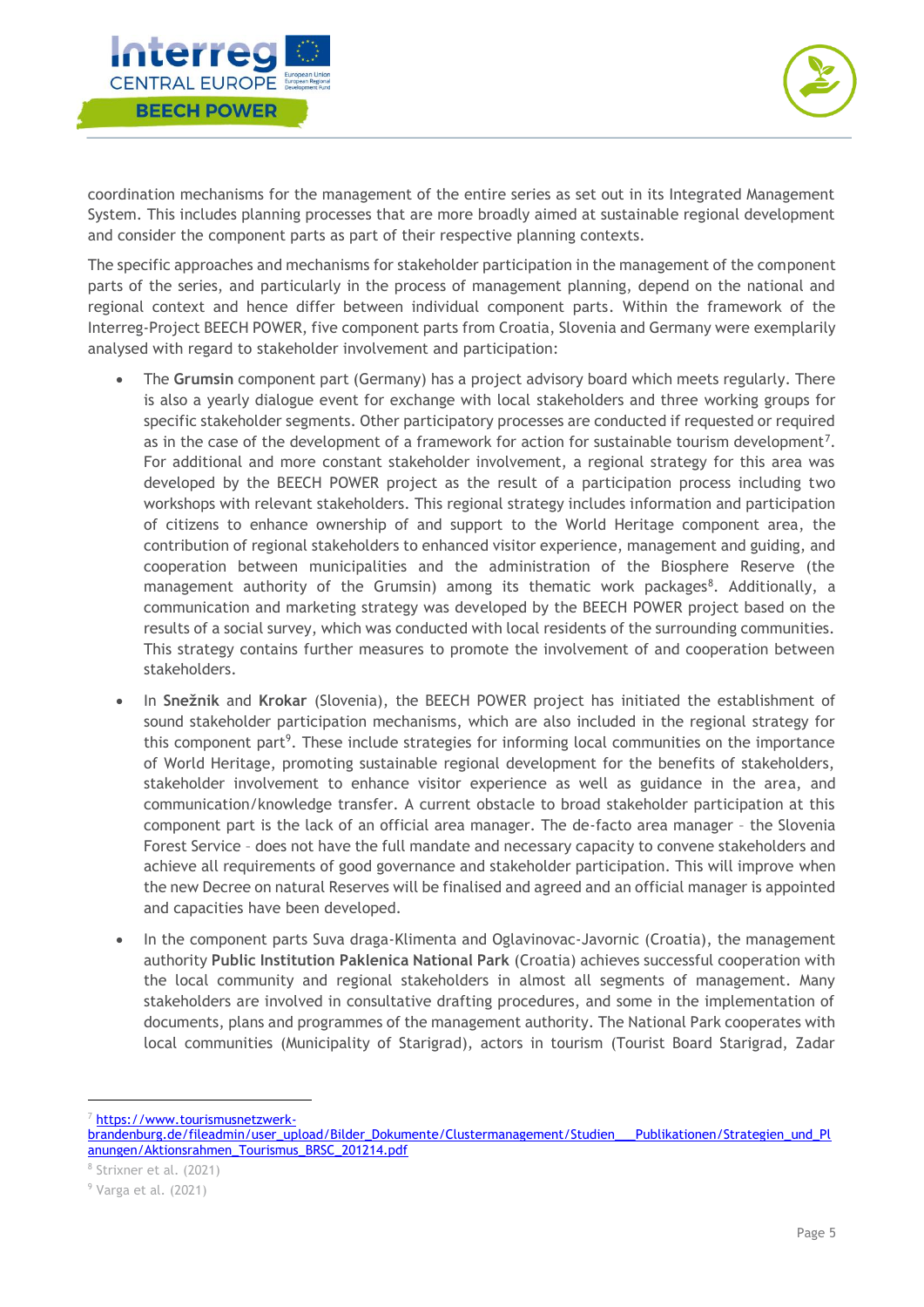



County Tourist Board), and more recently with holders and coordinators of regional development project activities (i.e., LAG Bura and LAG Lika).

The management planning cycles of the individual component parts differ and are not synchronized with the serial World Heritage nomination. This means that planning processes for the main site management plans for each of these component parts have not been conducted in recent years, and that stakeholder participation mechanisms for core management planning have not been activated and tested. Participation therefore mainly focuses on specific thematic areas such as visitation or education.

## <span id="page-6-0"></span>**3. Vision and objectives**

#### <span id="page-6-1"></span>**3.1. Vision**

A general vision for activating and involving regional stakeholders in participatory planning processes around each of the component parts of the WH Beech Forests – as a key part of participatory management in general – can be formulated as follows:

*Regional stakeholders around each of the component parts of the "Ancient and Primeval Beech Forests of the Carpathians and Other Regions of Europe" contribute actively to the long-term maintenance of their Outstanding Universal Value<sup>10</sup> (OUV), and equitably share their benefits for human wellbeing and opportunities for sustainable regional development as well as community development. This is guided by a joint understanding of and vision for each of these component parts and the series as a whole, and ensured through inclusive, consensus-oriented, transparent and effective institutional arrangements and decision-making processes in line with applicable legislation and the WHC Operational Guidelines. The management authorities of the component parts respond to the needs of the stakeholders and are accountable to the public.* 

#### <span id="page-6-2"></span>**3.2. Objectives**

Based on the overall vision, the principles of good governance as listed in Section 1, the specific context of the component parts of the WH Beech Forests as reflected in the regional strategies of the focal component parts and the *Strategy for the Active Involvement of Stakeholders in WH Beech Forest Buffer Zone Management*<sup>11</sup>, this strategy identifies the following objectives:

1. All stakeholders of the component parts of the series have the opportunity to participate in their governance, including management planning. The level of their participation is transparently defined and agreed in line with national law and the provisions of the WHC Operational Guidelines.

<sup>&</sup>lt;sup>10</sup> Outstanding Universal Value is defined as cultural and/or natural significance which is so exceptional as to transcend national boundaries and is of common importance for present and future generations of all humanity. It includes the integrity of the attributes or features representing the OUV and their adequate protection and management (WHC OG 2019).

<sup>11</sup> Gorjanc et al. 2020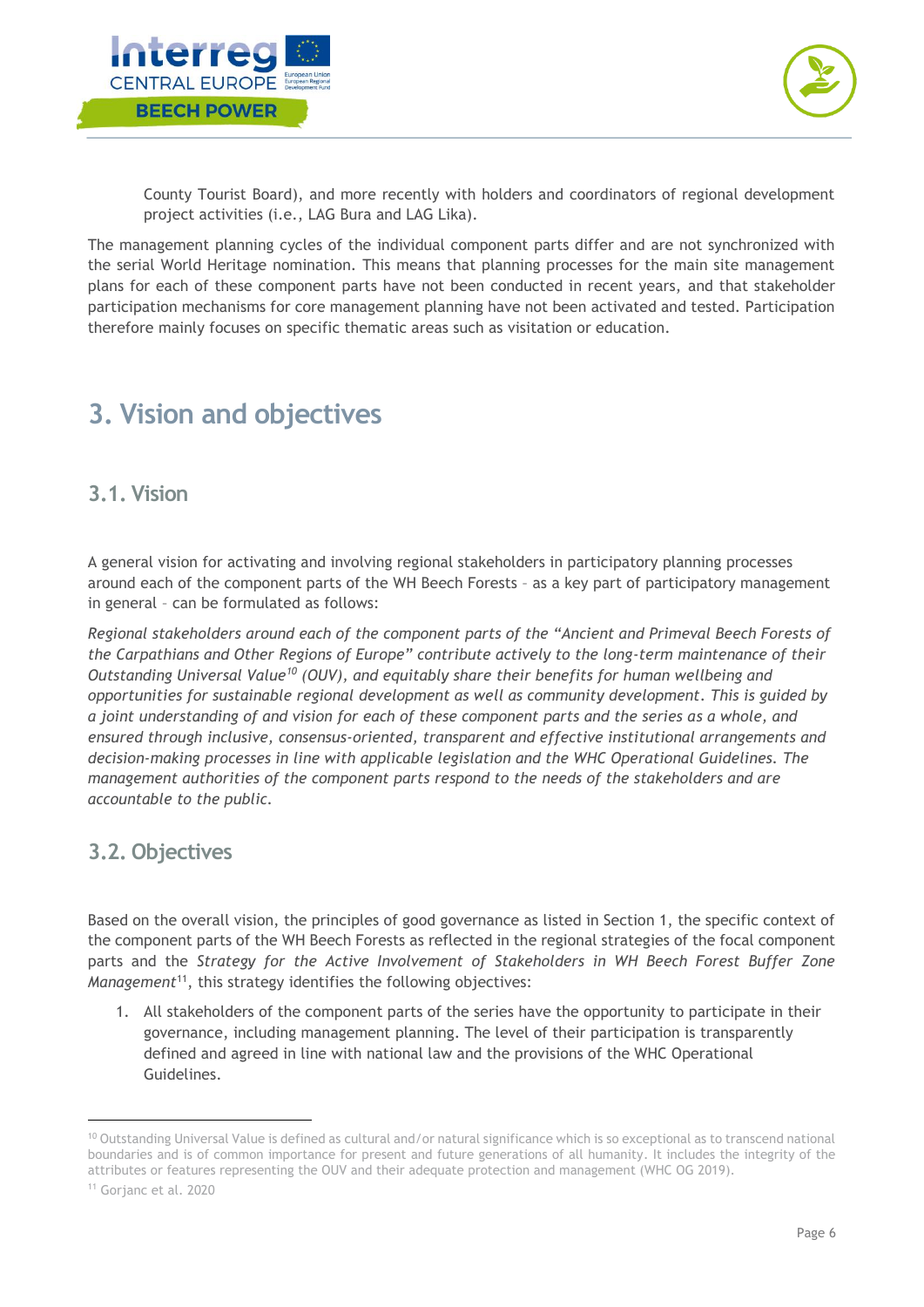



- 2. The participatory management of individual component areas and its coordination at the level of the entire series results in the long-term maintenance of their OUV and generates human wellbeing benefits and opportunities for sustainable regional development, which are equitably shared.
- 3. Participatory management at the level of individual component areas is fully in line with or exceeds – the requirements of the WHC, WHC OG, other relevant international designations, relevant legal provisions and good PA management practice.
- 4. Participatory management of each of the participating component areas is based on a shared understanding of and vision for the respective areas, and the series as a whole.
- 5. The participation of regional stakeholders in planning processes and management is based on equitable, inclusive and transparent mechanisms and processes. Institutional stakeholders effectively coordinate their activities. Regional stakeholders are regularly and reliably informed about developments and feel incentivized to participate.
- 6. The management authorities of each of the component parts are accountable to the public and to their institutional stakeholders.
- 7. Management of the individual component areas and of the series as a whole is constantly adapted according to the results and lessons learned from participatory processes and knowledge exchange.

## <span id="page-7-0"></span>**4. Strategic actions to activate and involve regional stakeholders**

Strategic actions are derived directly from the objectives above, taking into account documented regional strategies, the *Strategy for the Active Involvement of Stakeholders in WH Beech Forest Buffer Zone Management* and the relevant guidance of the WHC OG, UNESCO and IUCN. For the implementation of the strategic actions, specific activities need to be defined by the component parts individually in accordance with the site-specific conditions and needs, and thus is not covered by this strategy.

#### <span id="page-7-1"></span>**4.1. Strategic actions relevant to Objective 1**

*Objective 1: All stakeholders of the component parts of the series have the opportunity to participate in their governance, including management planning. The level of their participation is transparently defined and agreed in line with national law and the provisions of the WHC Operational Guidelines.*

#### **Strategic Actions:**

• Develop a participation concept for the involvement of local and regional stakeholders, which defines the scope and intensity of participation for the different management issues and identifies the target groups and appropriate participation formats to successfully address them.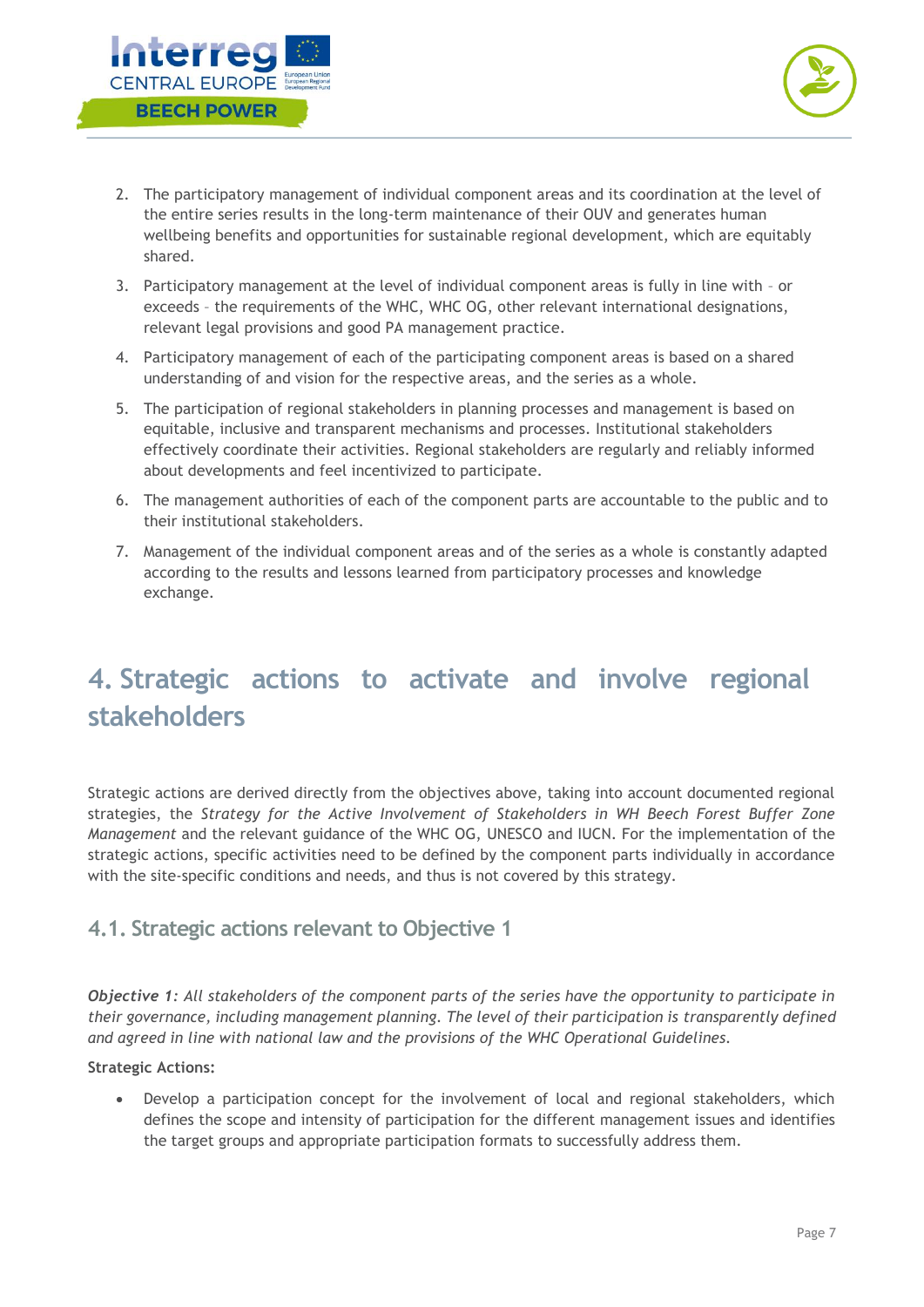



- Use existing participation structures such as the integrated management panels at the level of individual component parts to increase the opportunities for participation. Ensure smooth operation in terms of stakeholder identification, invitations, etc., so that all stakeholder groups are adequately addressed.
- Offer information and education programmes about the component parts, their values and status to local people as well as concrete options to get involved.
- Consult with regional stakeholders in the run-up to all consequential strategic decisions on site management.
- Invite regional stakeholders to participate not only in management planning, but also during the implementation, monitoring and adaptation stages of the management cycle.
- Develop the institutional capacity and financial resources of management authorities for conducting effective participation processes, including related to conflict management.

### <span id="page-8-0"></span>**4.2. Strategic actions relevant to Objective 2**

*Objective 2: The participatory management of individual component areas and its coordination at the level of the entire series results in the long-term maintenance of its OUV and generates human wellbeing benefits and opportunities for sustainable regional development, which are equitably shared.*

#### **Strategic actions:**

- Communicate and consequently implement decisions regarding the management including rules to regional stakeholders, so that a management regime conducive to maintaining the OUV of the component parts is ensured in the long term. Seek dialogue with stakeholders and offer support in order to achieve comprehension and compliance.
- Offer suitable formats for the different stakeholder groups to participate in management decisions where appropriate.
- Support the development and coordination of small businesses in the sustainable tourism and visitation sector around the component parts by regional stakeholders.
- Engage regional stakeholder for participatory visitor monitoring and management to ensure maintenance of OUV and at the same time generate local benefits from visitation.
- Establish visitor centres with participation of regional stakeholder, where they do not exist yet and are feasible. Enhance the quality of existing visitor centres or information points and professionalise the information offer.
- Provide regional stakeholders with privileges and advantages in relation to the component parts (e.g. exchange programmes, regular access to guided tours).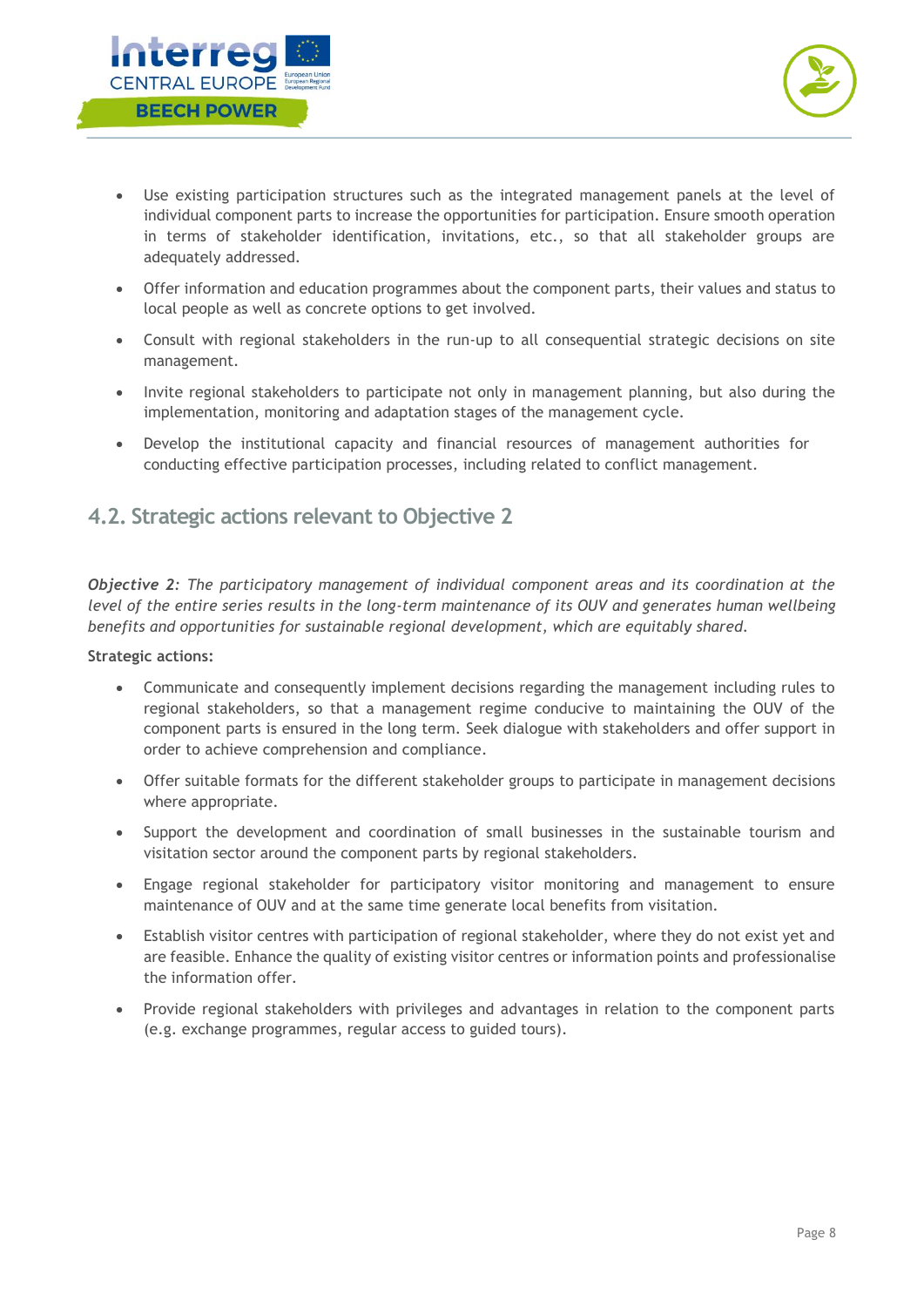



## <span id="page-9-0"></span>**4.3. Strategic actions relevant to Objective 3**

*Objective 3: Participatory management at the level of individual component areas and of the series as a whole is fully in line with – or exceeds – the requirements of the WHC, WHC OG, other relevant international designations, relevant legal provisions and good PA management practice.*

#### **Strategic actions:**

- Fully inform managers about all relevant legal and policy frameworks including those set by the WHC, the WHC OG and other relevant policies as listed in Section 2.1.
- Provide necessary consultancy support to managers to fully implement all requirements.
- Integrate the full compliance of the management of component parts into site monitoring systems, including participatory site monitoring systems where appropriate.

#### <span id="page-9-1"></span>**4.4. Strategic actions relevant to Objective 4**

*Objective 4: Participatory management of each of the participating component areas is based on a shared understanding of and vision for the respective areas, and the series as a whole.*

#### **Strategic actions:**

- Conduct participatory situation analyses, vision development and strategic planning processes with regional stakeholders where these have not been conducted to date.
- Use existing or newly created stakeholder information mechanisms to widely share the understanding, vision and objectives as agreed in stakeholder consultation processes of the BEECH POWER project or similar processes.
- Develop in a participatory manner a shared marketing strategy for the component parts.

#### <span id="page-9-2"></span>**4.5. Strategic actions relevant to Objective 5**

*Objective 5: The participation of regional stakeholders in planning processes and management is based on equitable, inclusive and transparent mechanisms and processes. Institutional stakeholders effectively coordinate their activities. Regional stakeholders are regularly and reliably informed about developments and feel incentivized to participate.*

#### **Strategic actions:**

- Make all relevant information on component parts and their management accessible to regional stakeholders, through websites, presentations, guided tours, etc.
- Develop external communication means such as newsletters.
- Proactively engage regional stakeholders to convey information, e.g. through regular exhibitions, events, competitions such as photo competitions, etc.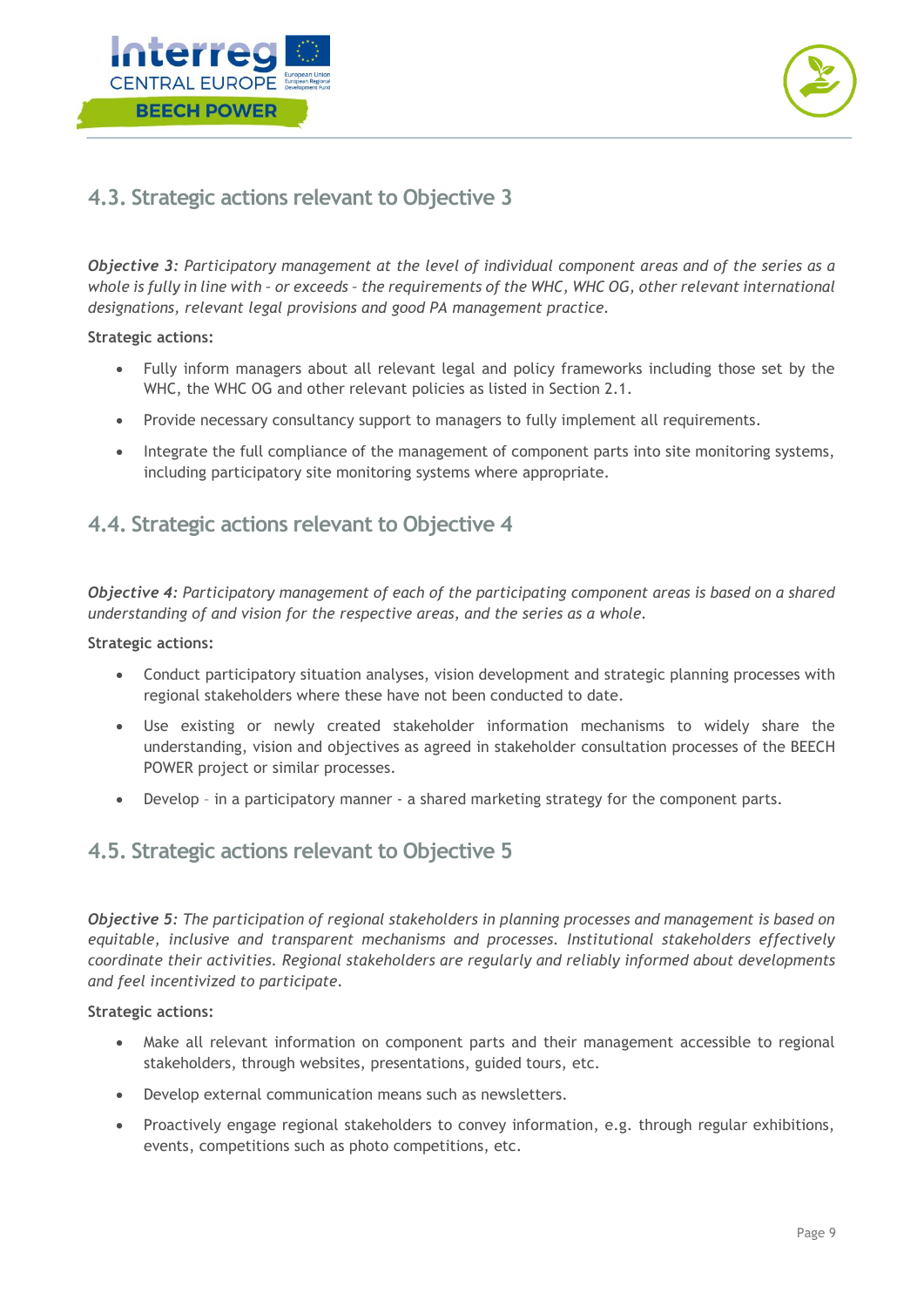



- Establish mechanisms and offers for knowledge sharing between the managers and the stakeholders of component parts. This could take the form of a common knowledge base, i.e., a platform with access to detailed, well-structured, understandable / user-friendly prepared information about the WH component part (including informative maps) and management (decisions) etc.
- Use non-judicial approaches such as mediation when necessary, to achieve stakeholder consensus on component part management.
- Establish clear coordination and cooperation mechanisms between national and regional stakeholders of each component part.

### <span id="page-10-0"></span>**4.6. Strategic actions relevant to Objective 6**

*Objective 6: The management authorities of each of the component parts are accountable to the public and to their institutional stakeholders.*

#### **Strategic actions:**

- Keep public and regional stakeholders regularly and proactively informed about the activities and decisions of the integrated management panels of the component parts (also relevant to Objective 5 above).
- Monitor and report on overall management effectiveness, and also on the satisfaction of stakeholders with participatory processes in each of the component parts.
- Establish clear procedures and responsibilities for complaint management and publicize them among regional stakeholders.

#### <span id="page-10-1"></span>**4.7. Strategic actions relevant to Objective 7**

*Objective 7: Management of the individual component areas and of the series as a whole is constantly adapted according to the results and lessons learned from participatory processes and knowledge exchange.*

#### **Strategic actions:**

- Arrange and institutionalize regular stakeholder meetings to reflect on the management of the component parts and detect emerging conflicts.
- Establish a clear management planning cycle with periodic participatory reviews and revisions of the documented management systems of the component parts.
- Review management regularly (e.g. annually or at other suitable periods), to perform adaptive management of component parts.
- Share findings and lessons learned with other component parts of the WH site and the coordination office.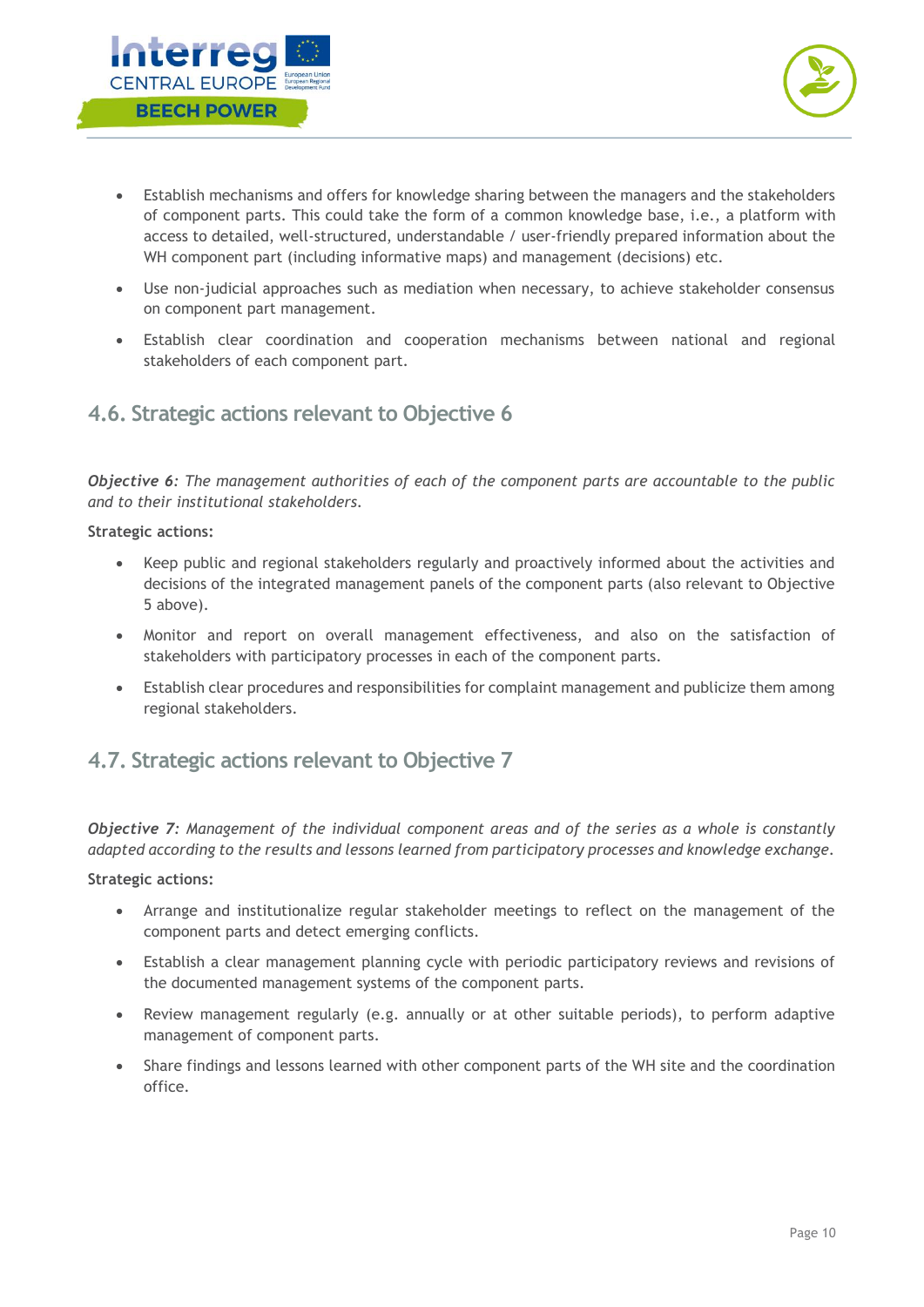



## <span id="page-11-0"></span>**5. Options for implementation of the governance strategy**

This strategy is addressed to the regional public authorities responsible for the management of the component parts of the Beech Forests. They can adapt this strategy to their specific circumstances and implement it in concert with all stakeholders, by jointly defining respective specific activities.

Possible mechanisms for the implementation of individual strategic actions at the level of component parts include the following:

- Integration of strategic actions into the core site management systems of component parts;
- Implementation of strategic actions in cooperation with municipalities and their agencies within existing mandates and with existing resources;
- Implementation in a devolved manner, by other partnering organizations including those where stakeholders are organized;
- Development and submission of project proposals to fund individual strategic actions;
- Engagement of volunteering initiatives to support implementation of some strategic actions;

It is expected that the main objectives and strategic actions under this strategy will require considerable adaptation at the individual component part level, as not all objectives are equally relevant and reflect needs for equally urgent action in relation to all component parts of the Beech Forests. However, this strategy serves as a common base for the component parts to further develop their governance through the activation and involvement of regional stakeholders.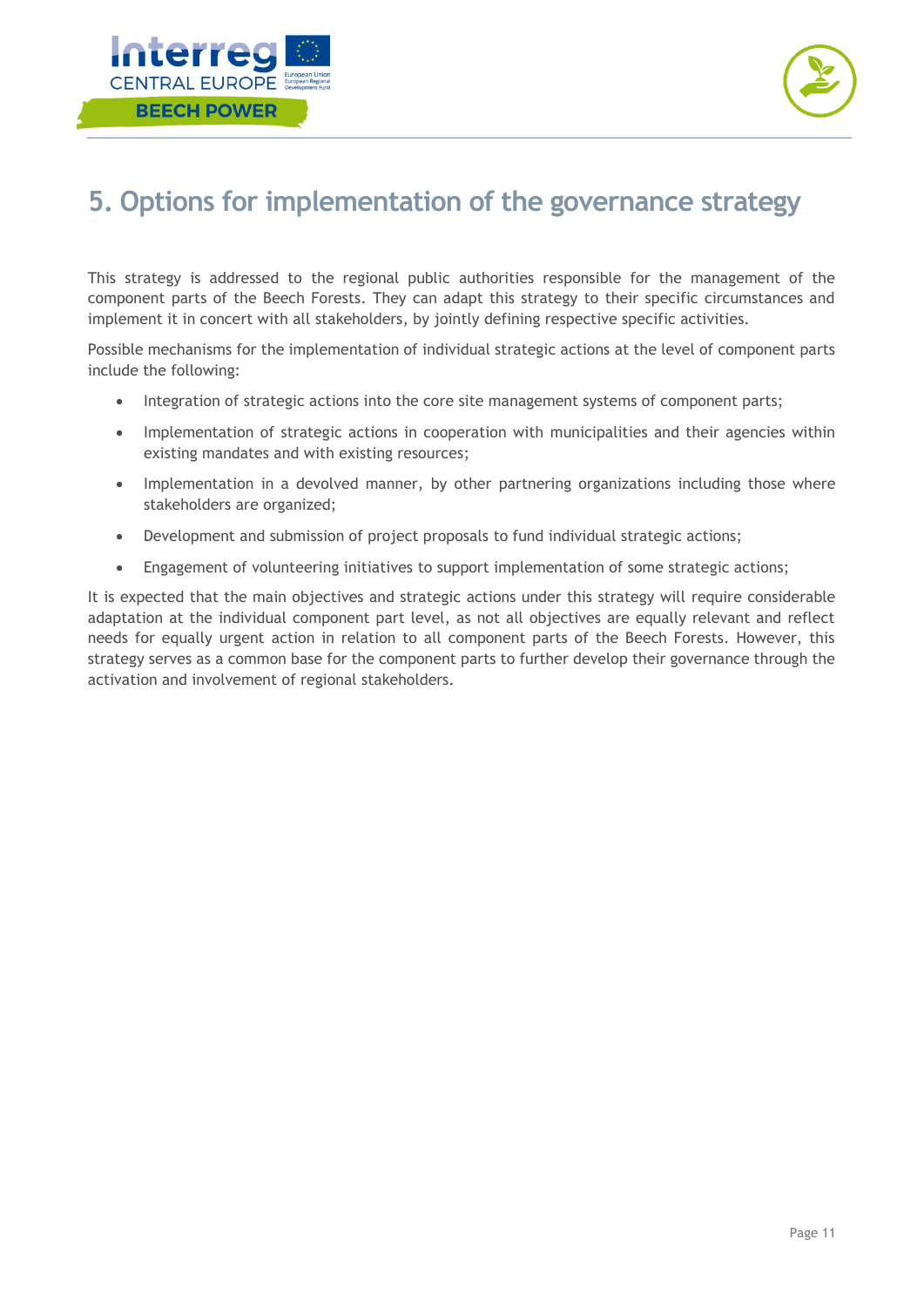



## <span id="page-12-0"></span>**6. Annexes**

<span id="page-12-1"></span>**6.1. Annex 1: Common stakeholders at and around the component areas of the series**